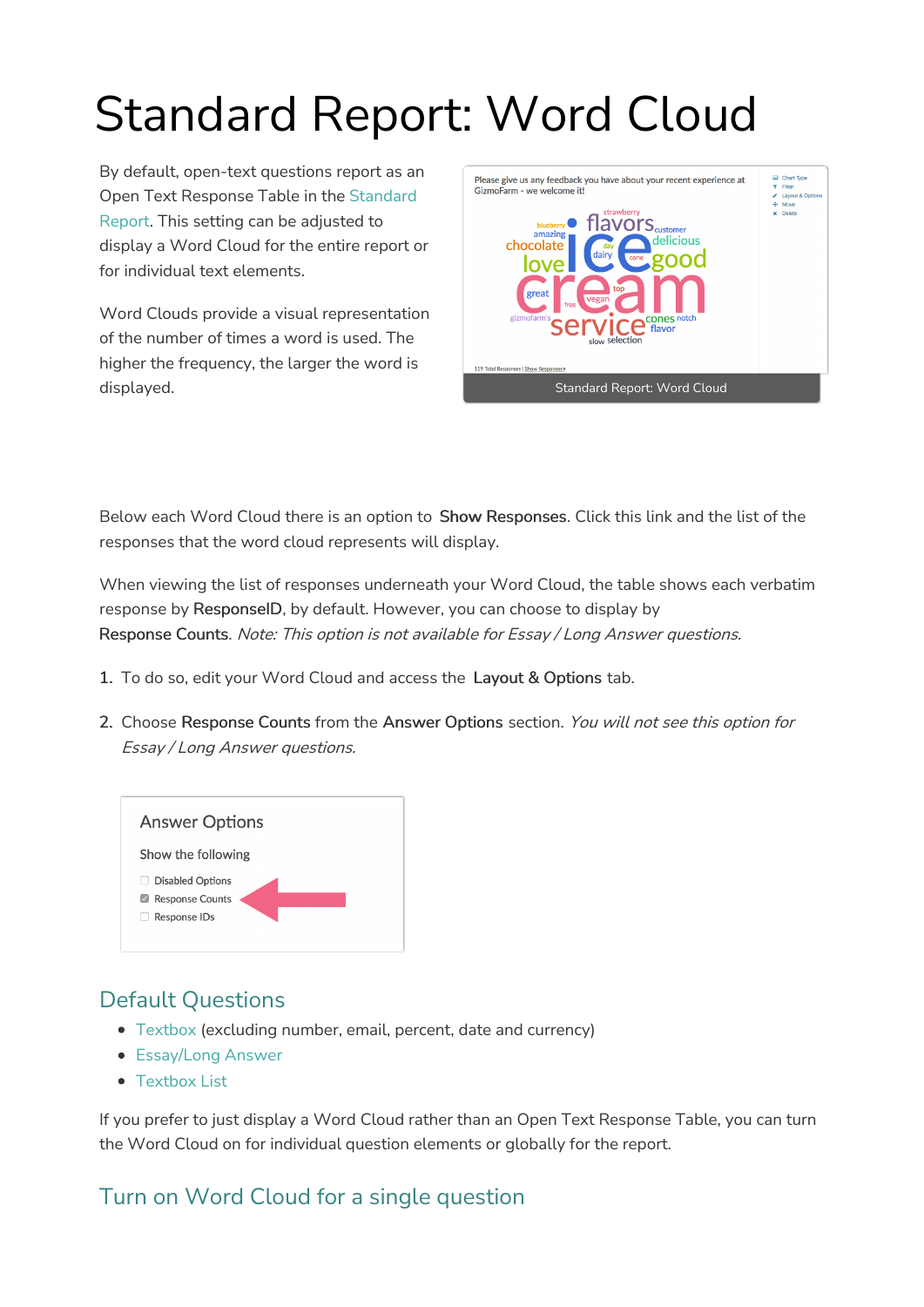- 1. Scroll to the Open Text Response Table you wish to change to a Word Cloud.
- 2. Click Layout & Options and check the Word Cloud option under Question Options.

| <b>Edit Report Element</b>         |               |                                                                                                                                           |  |
|------------------------------------|---------------|-------------------------------------------------------------------------------------------------------------------------------------------|--|
| <b>Chart Type</b>                  | <b>Filter</b> | Layout & Options                                                                                                                          |  |
| <b>Element Options</b>             |               |                                                                                                                                           |  |
|                                    |               | This element is not using the report's overall options<br>It is using only the settings below. Reset to use the report's overall options. |  |
| <b>Question Options</b>            |               |                                                                                                                                           |  |
| Show the following                 |               |                                                                                                                                           |  |
| Word Cloud<br>V Summary lable      |               |                                                                                                                                           |  |
| Collapse Open Text Response Tables |               |                                                                                                                                           |  |
| <b>Answer Options</b>              |               |                                                                                                                                           |  |
| Show the following                 |               |                                                                                                                                           |  |
| <b>Disabled Options</b><br>п       |               |                                                                                                                                           |  |
|                                    |               | Response Counts - not compatible with response IDs                                                                                        |  |
| Response IDs<br>ø                  |               |                                                                                                                                           |  |

3. Last, Save the element.

#### Turn on Word Cloud for all questions

Go to Report Options in the upper right of your report and check the Word Cloud option located in the Layout section.



#### What words are excluded from Word Clouds?

This question comes up quite a bit with our support team. We filter out common English words like articles and pronouns. If you would like a complete list you can download it here: [excludedwords.rtf](https://dyzz9obi78pm5.cloudfront.net/app/image/id/572919b091121cda6fc15b36/n/excludedwords.rtf)